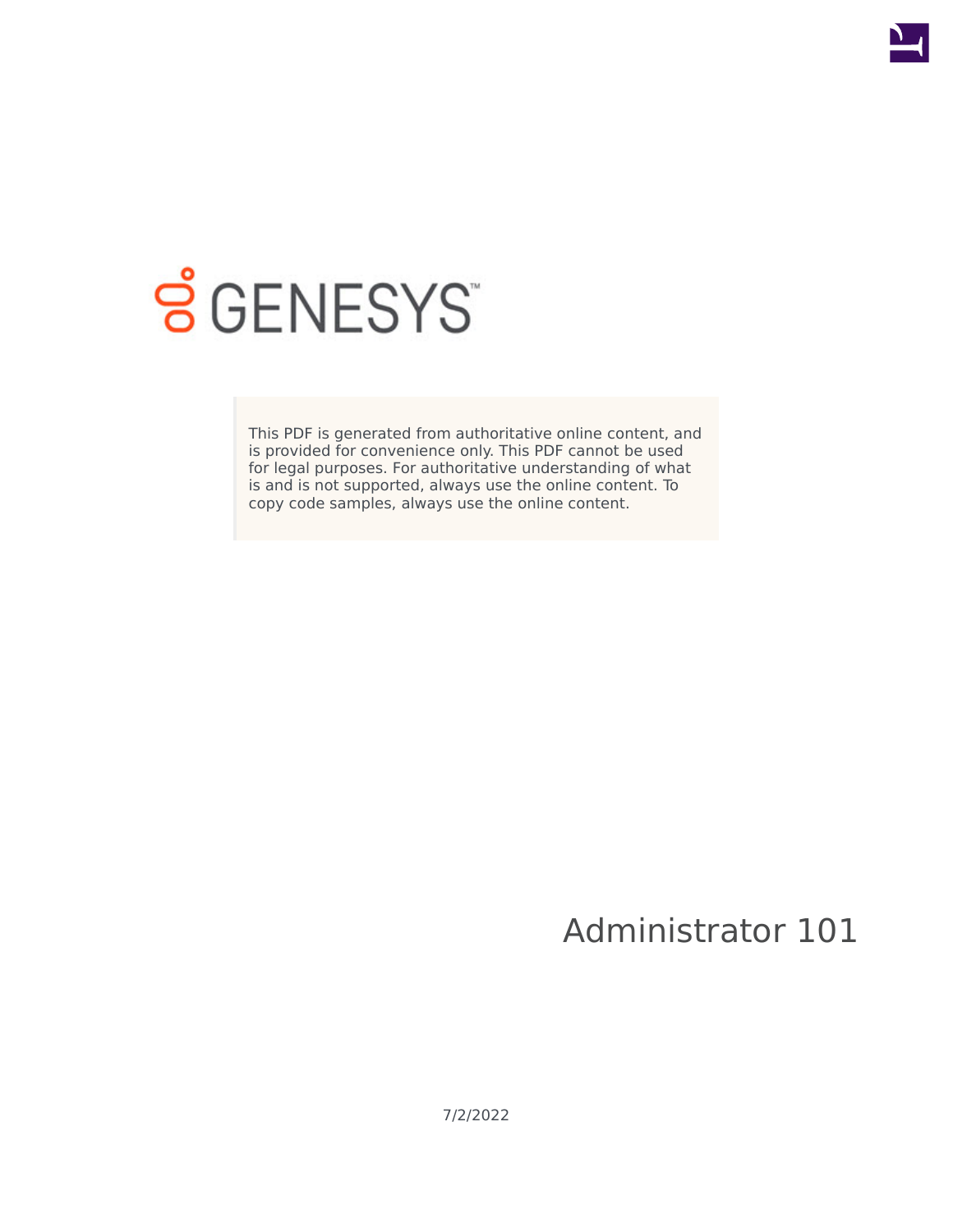# Contents

- 1 [First 10](#page-2-0)
- 2 [Most popular](#page-2-1)
- 3 [Learning by app](#page-3-0)
	- 3.1 [Agent Setup](#page-3-1)
	- 3.2 [Designer](#page-3-2)
	- 3.3 [CX Contact \(Outbound\)](#page-4-0)
	- 3.4 [Recording](#page-4-1)
	- 3.5 [Pulse \(real-time reporting\)](#page-4-2)
	- 3.6 [CX Insights \(historical reporting\)](#page-4-3)
	- 3.7 [Workforce Management](#page-5-0)
- 4 [Contact us](#page-5-1)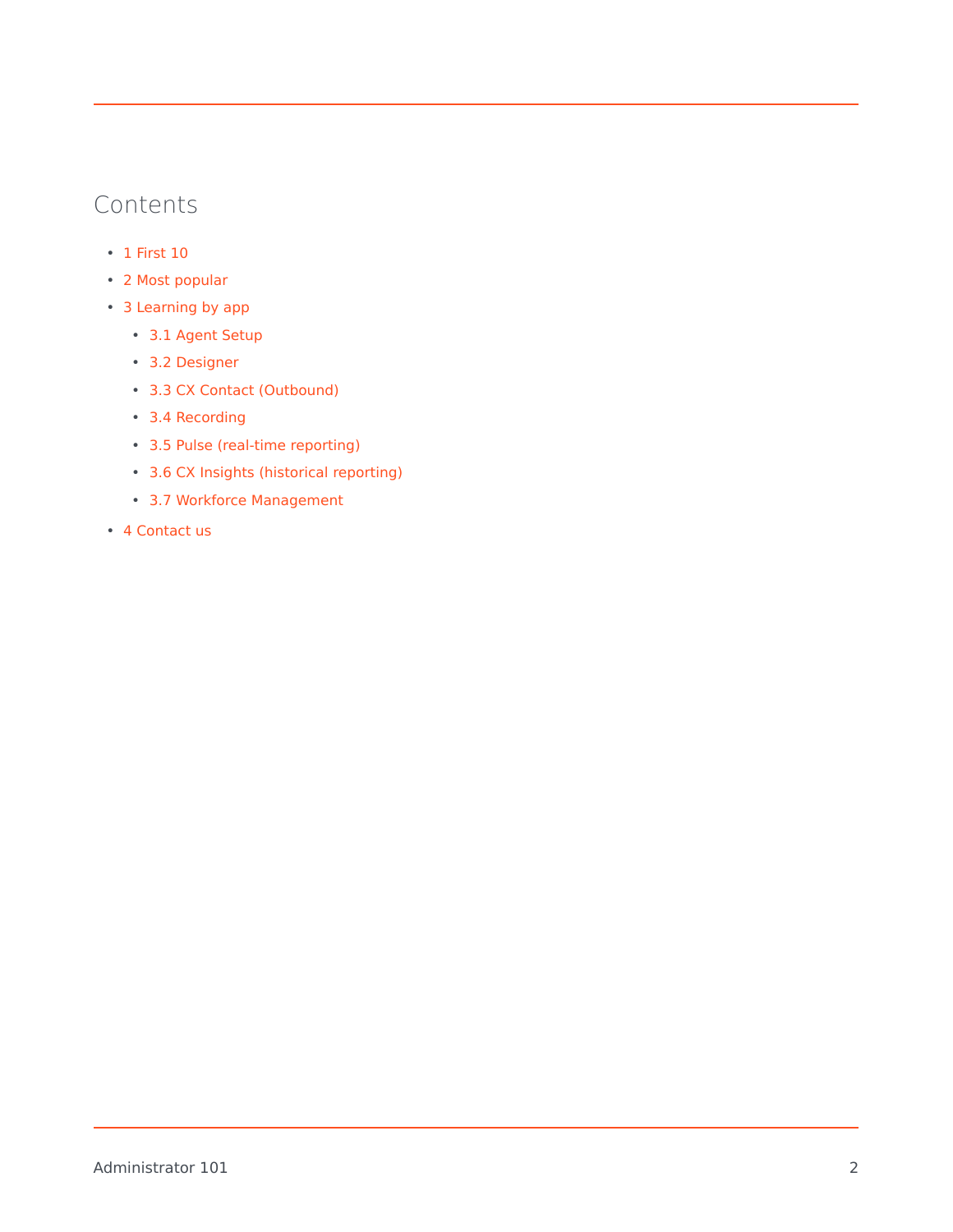Just getting started with Genesys Multicloud CX? Let's begin with what most administrators do daily. Feel free to work through the First 10, try some of the Most popular tasks, or browse Learning by app to find specific tasks you want to learn.



## <span id="page-2-0"></span>First 10



Learn these ten tasks to get you up to speed.

- 1. Get started with Genesys Multicloud CX
- 2. Get started with Agent Setup
- 3. Agent settings overview
- 4. Manage agents and other users
- 5. Create and manage agent skills
- 6. Manage voicemail
- 7. How routing works
- 8. Monitor contact center performance using real-time reporting
- 9. Generate historical reports
- 10. Monitor contact center performance

## <span id="page-2-1"></span>Most popular



Administrators use these topics most often: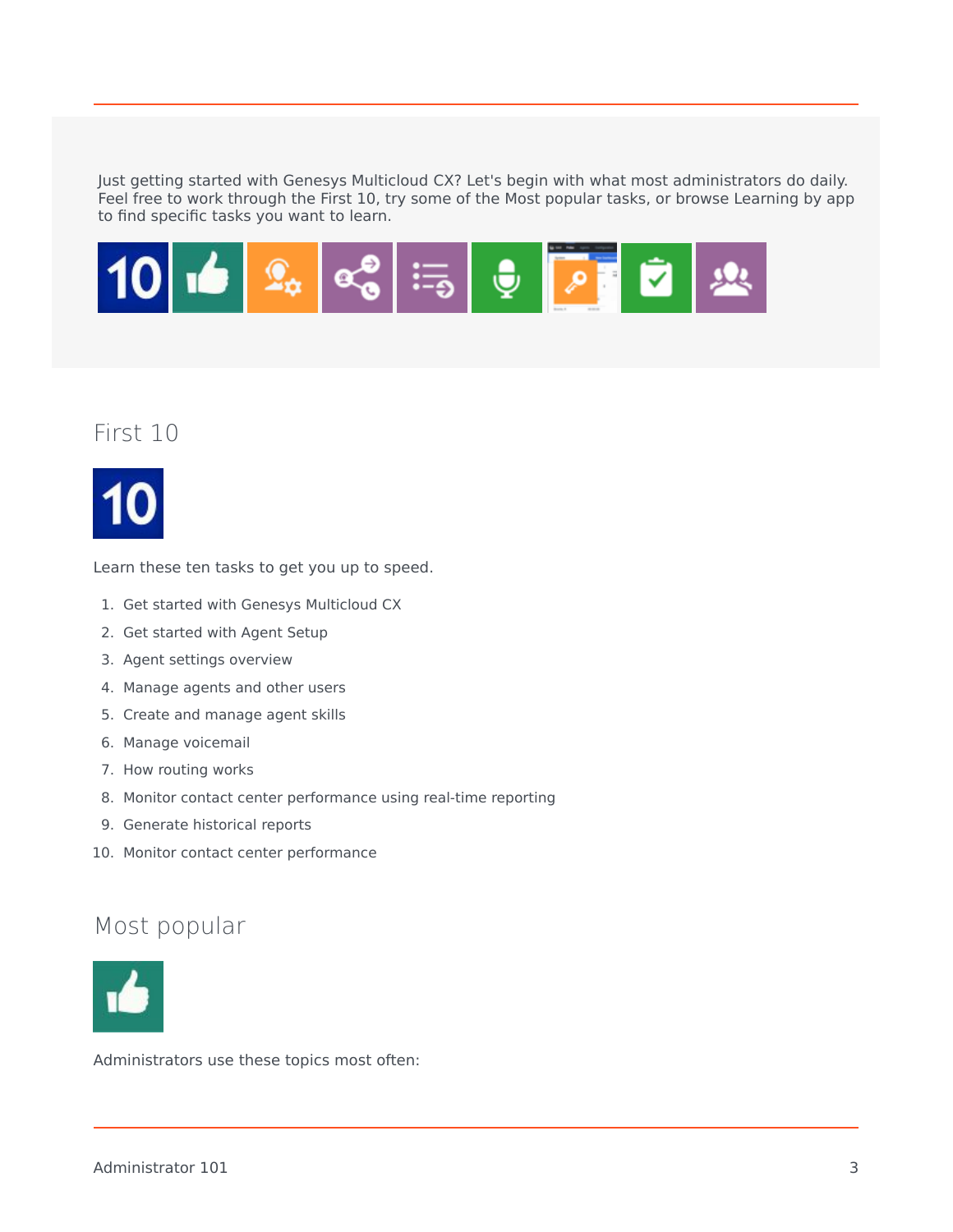- 1. Create agents, administrators, and supervisors
- 2. Add skills
- 3. Manage agent groups
- 4. Manage voicemail
- 5. Modify business controls
- 6. Manage media resources
- 7. Generate historical reports
- 8. Generate and use real-time reports
- 9. Configure compliance rules
- 10. Manage campaigns

# <span id="page-3-0"></span>Learning by app

Here's a more complete list of learning topics to get you started, organized by application.

#### <span id="page-3-1"></span>Agent Setup



- Get started with Agent Setup
- Scenario: Onboarding agents and supervisors
- Agent desktop settings overview

#### <span id="page-3-2"></span>Designer



- How routing works
- [[PEC-ROU/Current/Designer/GetStarted|]]
- Common Designer tasks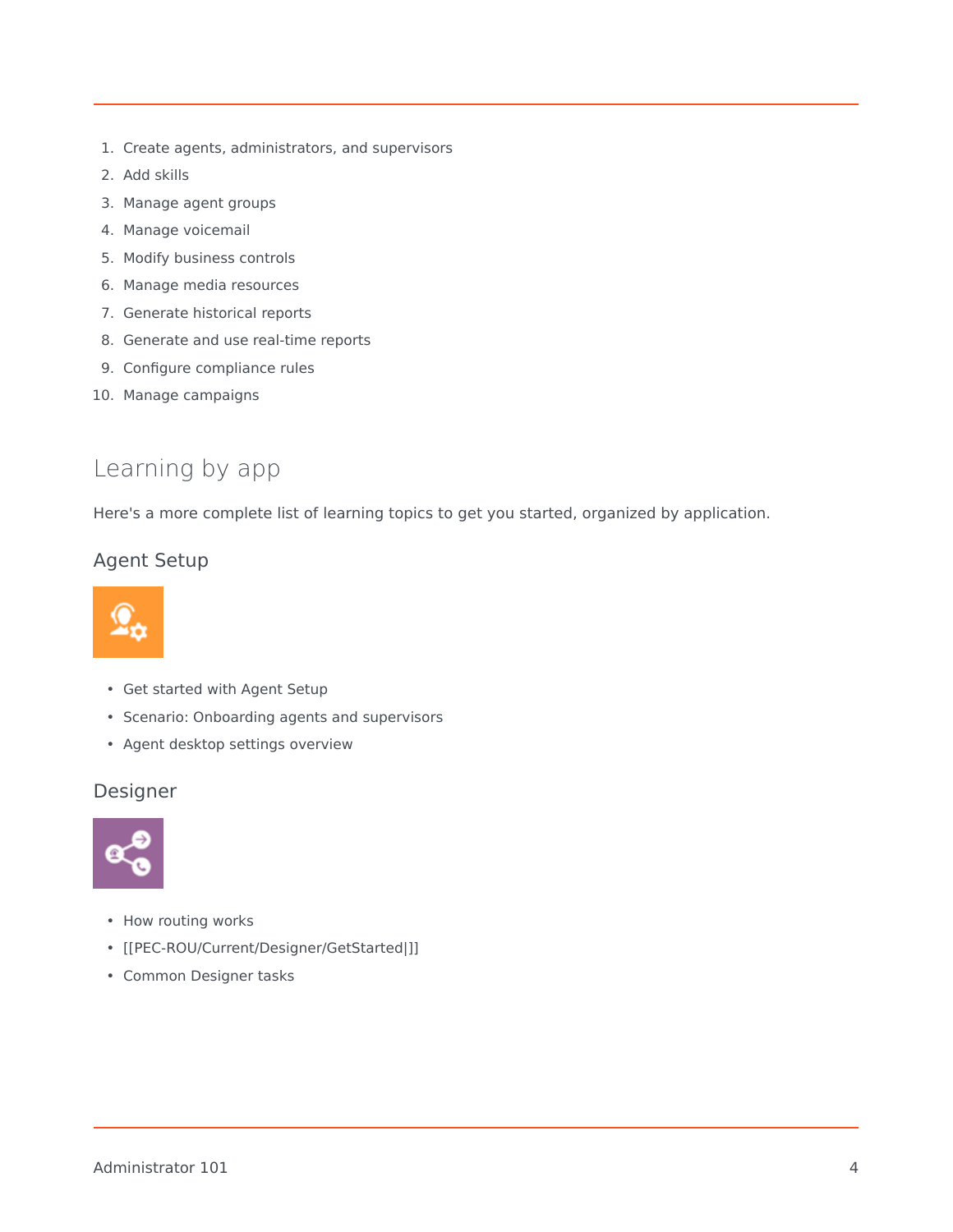## <span id="page-4-0"></span>CX Contact (Outbound)



- Get started with CX Contact
- Campaign structure and terminology
- Campaigns

## <span id="page-4-1"></span>Recording



- How Recording, Quality Management and Speech Analytics works
- Get started

## <span id="page-4-2"></span>Pulse (real-time reporting)



- Real-time Reporting with Genesys Pulse
- Dashboards and Wallboards
- Popular reports

#### <span id="page-4-3"></span>CX Insights (historical reporting)



- Get started with Genesys CX Insights
- Generate historical reports
- Work with reports